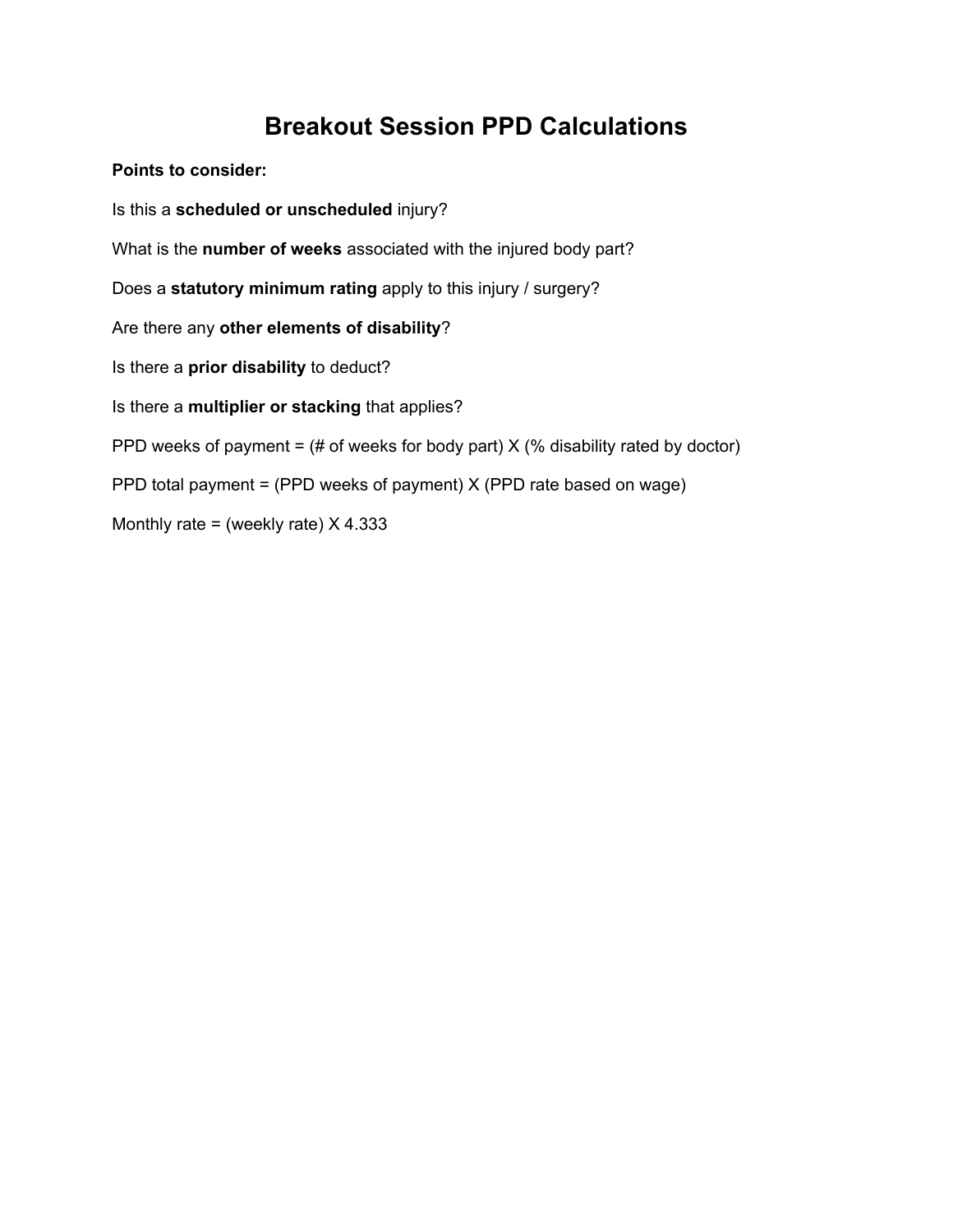## **PPD Workshop Calculation Example Solutions**

#1. R rotator cuff surgical repair Doctor rates 5%

> Scheduled injury Shoulder = 500 weeks No stat min, unless lost range of motion is documented Which ranges of motion are considered for stat min shoulder ratings? F Flex and Abduct

No added elements Nothing to add or subtract Doctors rating is good 5% X 500 weeks = 25 weeks

#2 L anterior cruciate ligament surgical repair Doctor rates 10%

> Scheduled injury Knee =  $425$  weeks Stat min  $= 10\%$ No added elements Nothing to add or subtract Doctors rating is good 10% X 425 weeks = 42.5 weeks Send the operative report

#3 Lumbar laminectomy and fusion at L4-5 Permanent lifting restrictions Doctor rates 12%

> Unscheduled injury Back (body as a whole) =  $1000$  weeks Stat min  $= 10\%$ Other element of disability (lifting restrictions) present Nothing to add or subtract 10% X 1000 weeks = 100 weeks Doctor rating is good  $12\%$  X 1000 weeks = 120 weeks, which is greater than stat min Send the operative report

#4 20% loss of flexion at R index finger MCP joint and total loss of R index finger sensation Doctor rates 50% at R index finger MCP joint

Scheduled injury Index finger = 12 weeks @ DIP, 30 weeks at PIP and 50 weeks at MCP joint Stat min for lost motion = 10%, stat min for total loss of sensation = 50% at MCP Is there a dominant hand multiplier? No, as no amputation or 100% loss of use Nothing else to add or subtract Doctors rating is low, and will be adjusted up by DWD WC to 60% 10% X 50 weeks = 5 weeks, AND 50% X 50 weeks = 25 weeks, Total = 30 weeks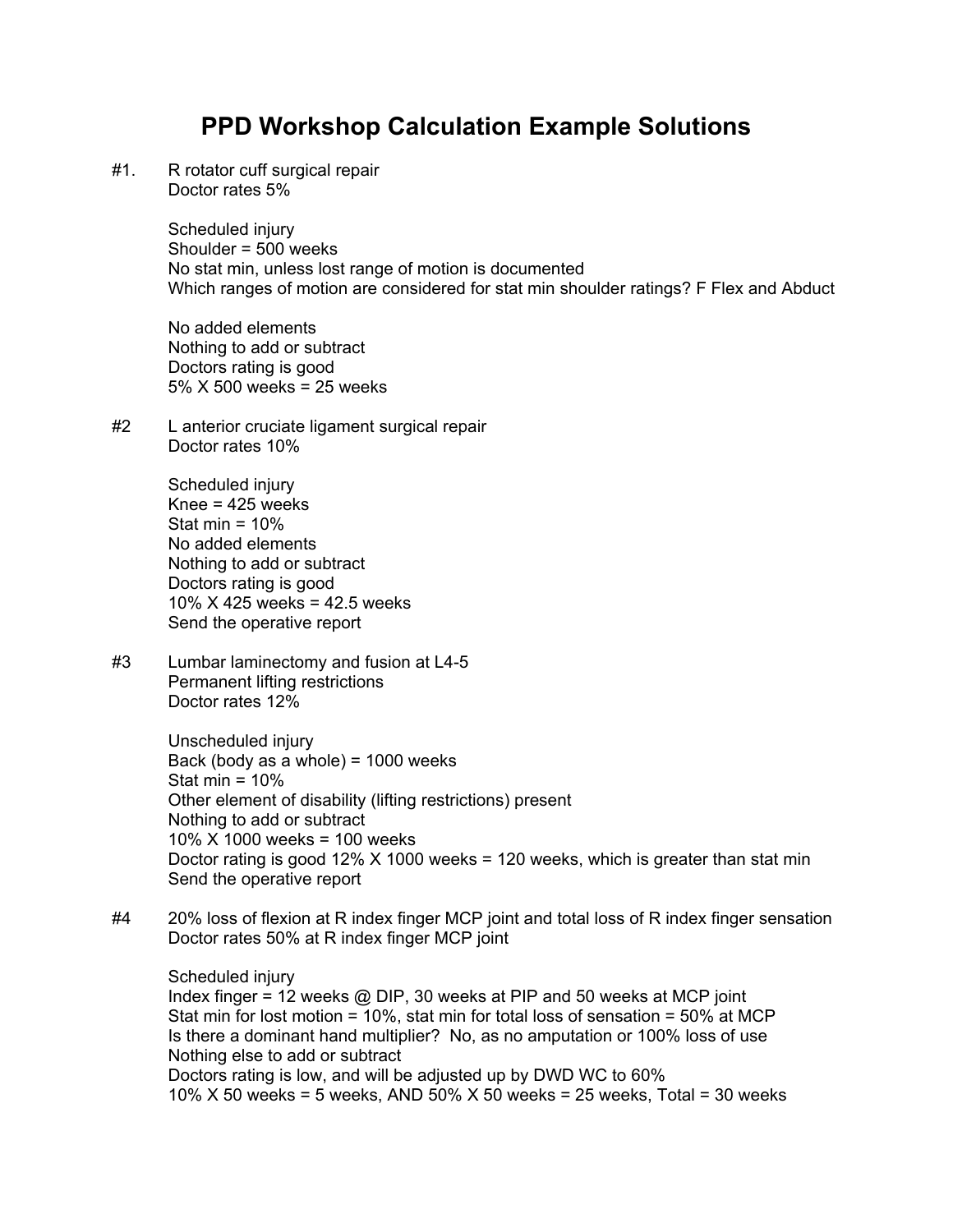#5 Ankle sprain with 66% loss of L ankle dorsiflexion Associated complex regional pain syndrome and weakness Doctor rates 10% @ L ankle

> Scheduled injury Ankle = 250 weeks Stat min for total loss of dorsiflexion is 15%, and for 66% loss is 10% Other elements of disability (complex regional pain syndrome and weakness) present Nothing else to add or subtract Doctor rating is low. It does not account for CRPS or weakness. DWD WC will write 10% X 250 weeks = 25 weeks

#6 Amputation above the right knee Doctor rates 50% at R hip

> Scheduled injury Stat min for amputation Entire knee is gone = 425 weeks, Value of hip = 500 weeks No other elements Nothing to add or subtract Doctor rating is low  $425 + \frac{1}{2}$  or 50% of difference between 425 and 500 weeks = additional 37.5 weeks  $425 + 37.5 = 462.5$  weeks

#7 Post traumatic stress disorder (PTSD) Doctor rates 2%

> Unscheduled injury Mental disorders (body as a whole) = 1000 weeks No stat min No other elements Nothing to add or subtract Doctor rating is good 2% X 1000 weeks = 20 weeks

#8 R medial meniscectomy and R wrist injury (both with pain and weakness) Doctor rates 10% at R knee and 2% at R wrist

2 scheduled injuries Knee =  $425$  weeks, Wrist =  $400$  weeks Stat min for meniscectomy =  $5\%$  (doctor rated more) No stat min for wrist pain or weakness No other elements Doctor rating is good Lesser injury multiplier 10% X 425 weeks = 42.5 weeks 2% X 400 weeks = 8 weeks 20% X 8 weeks = 1.6 weeks Total weeks =  $42.5 + 8 + 1.6 = 52.1$  weeks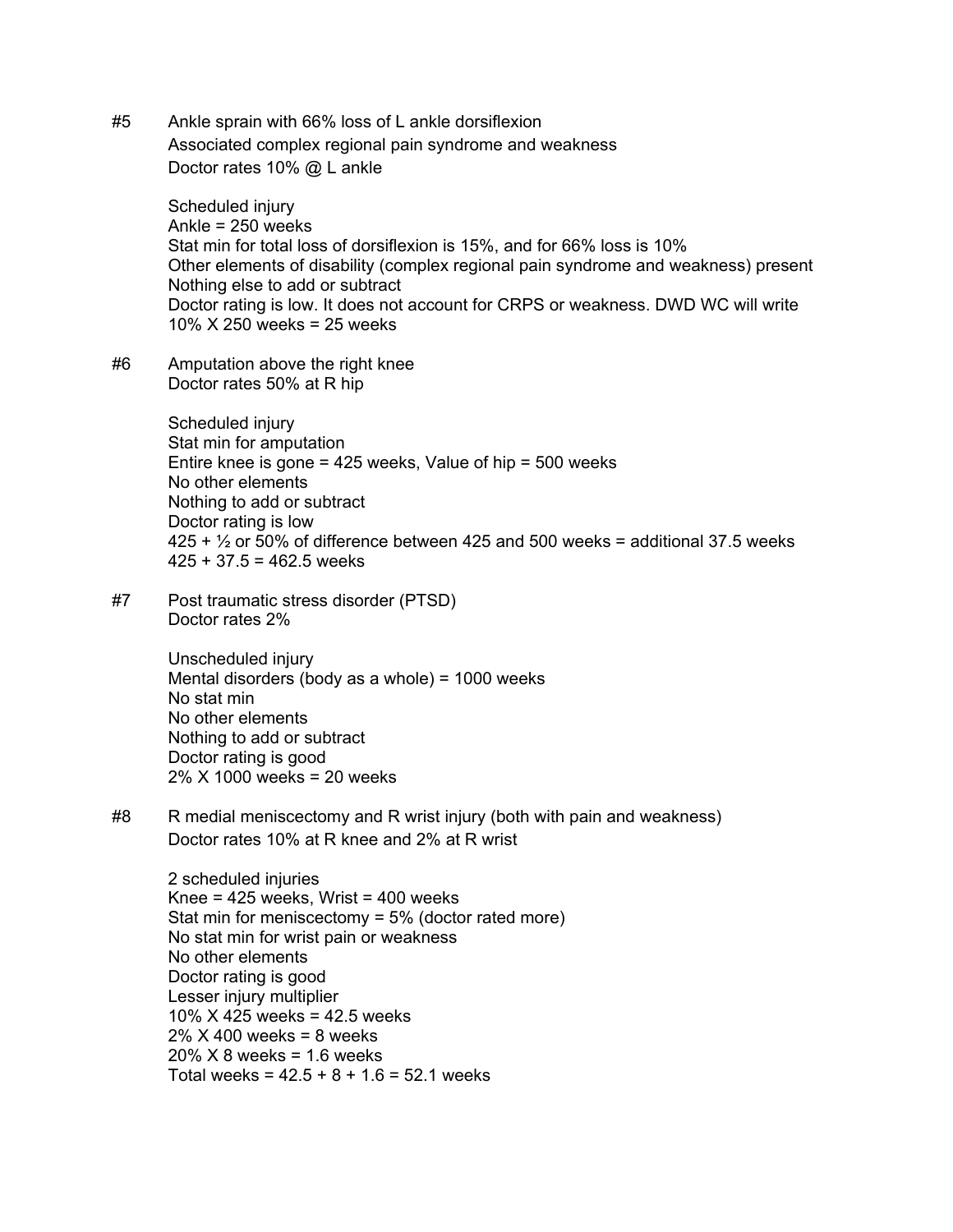#9 R medical meniscectomy and ACL repair surgery Subsequent R total knee arthroplasty (attributed to original injury) Doctor rates 65% at R knee

> Scheduled injuries Knee = 425 weeks Stat min for meniscectomy =  $5\%$ , for ACL repair =  $10\%$ , for total knee =  $50\%$ Ratings are "stacked" together  $(5 + 10 + 50 = 65)$ No other elements Doctor rating is good  $(5\% X 425) + (10\% X 425) + (50\% X 425) = 21.25 + 42.5 + 212.5 = 276.25$  weeks

If 15% already paid, then remaining 50% = 212.5 weeks now need to be paid What if a second total knee replacement surgery became necessary? 100% What other procedures are stacked? Spine and joint replacement surgeries

What if the first knee replacement is attributed to a new, unrelated injury? Prior 15% can then be deducted from the current value of the knee IC must present documentation supporting prior rating and request deduction 425 - 63.75 = 361.25 weeks then 50% applied to the remaining weeks 50% x 361.25 = 180.625 weeks

#10 Work exposure to Covid-19 Long hauler with residual breathing difficulties and loss of smell (anosmia) Doctor rates 2% PTD

Unscheduled injuries Body as a whole  $= 1000$  weeks Per  $80.32(14)$  stat min for lost sense of smell =  $2.5\%$ Doctor rating is too low Not final rating for loss of smell  $2.5\%$  X 1000 = 25 weeks then letter asking doctor to rate disability (if any) for breathing difficulties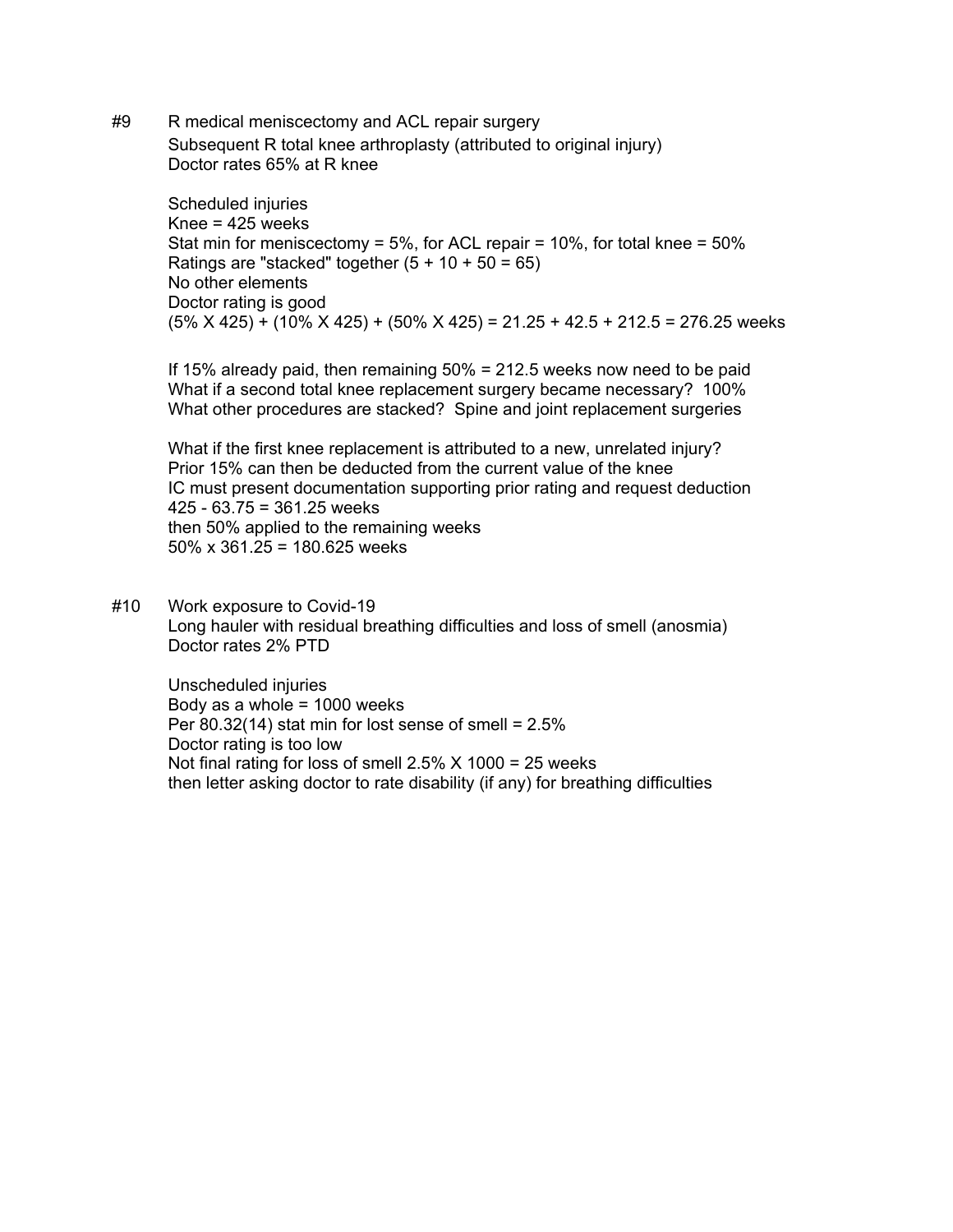#11 Prior amputation of L thumb interphalangeal joint (R hand dominant) New injury to L shoulder Doctor rates 10% at L shoulder

Scheduled injuries Thumb  $DIP$  joint = 50 weeks Shoulder = 500 weeks Stat min for prior amputation  $= 50$  weeks No other elements Doctor rating is good, but weeks for thumb can be deducted from weeks for shoulder Current value of shoulder: 500 weeks – 50 weeks = 450 weeks 10% X 450 weeks = 45 weeks

Pre-existing disability must be documented by IC Pre-existing conditions (arthritis) are not disabilities, so will not be deducted

#12 Lumbar laminectomy at L4-5

Redo lumbar decompression and fusion at L4-5 Associated foot drop at L ankle requiring ankle foot orthosis Doctor rates 12%

Unscheduled and scheduled injuries Body as a whole  $= 1000$  weeks Stat min for spinal surgery: laminectomy/decompression 5% each, fusion 5% (15% total) Stat min for foot drop: 25% (rated at knee) Doctor rating is low:  $25\%$  @ knee,  $25\%$  x 425 weeks = 106.25 weeks, 1000 weeks – 106.25 weeks = 893.75 weeks 5% + 5% + 5% = 15%, 15% X 893.75 weeks = 134.1 weeks Multiplier for lesser knee injury =  $106.25$  X  $20\%$  =  $21.25$ 134.1 weeks + 106.25 weeks + 21.25 = 261.6 weeks